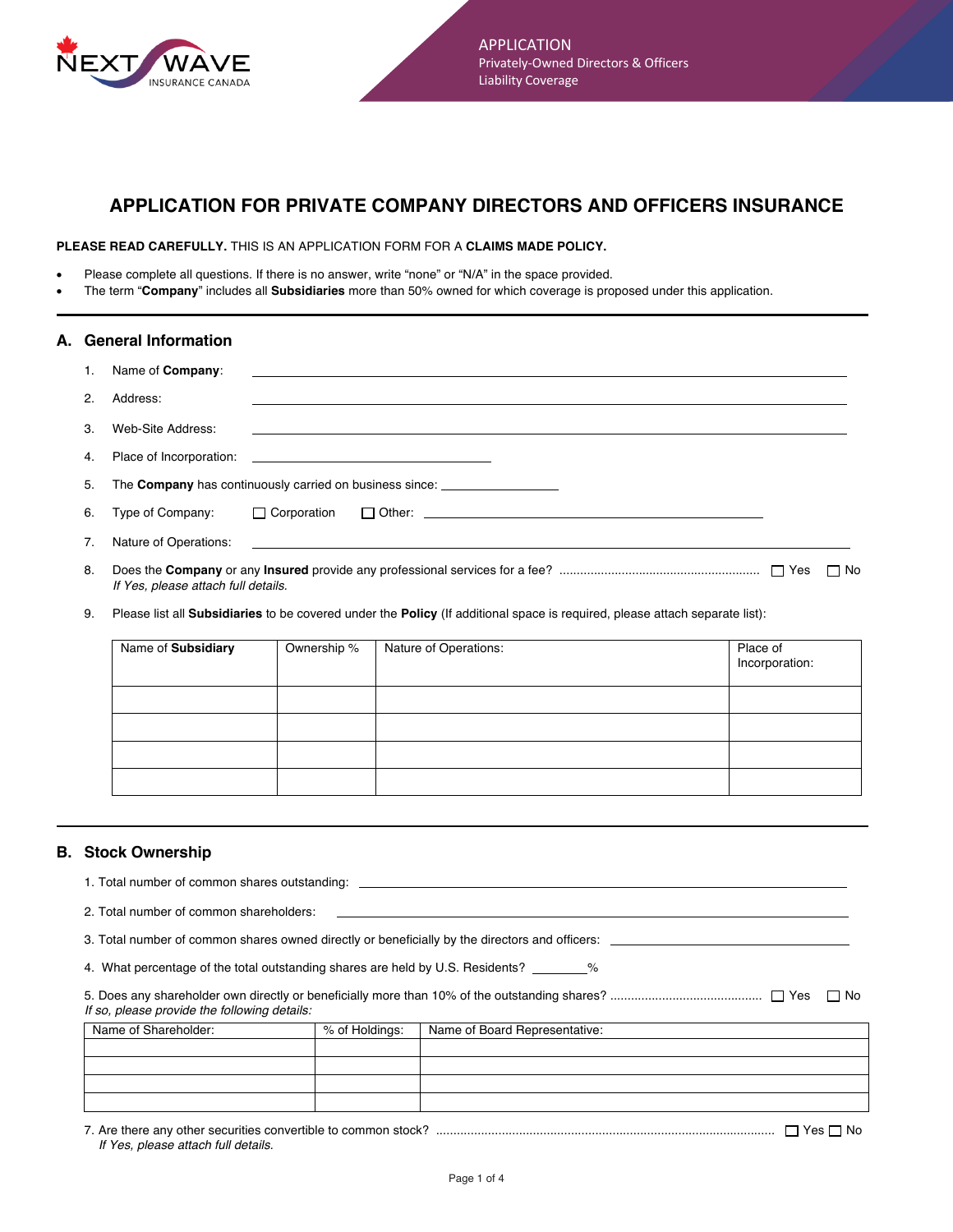| R What<br>iales are trom the L |  |
|--------------------------------|--|
| M/h<br>$\mathbf{u}$            |  |

### **C. Announcements**

| 1. Does the Company currently have under consideration or has it considered in the past<br>12 months any asset transactions exceeding 10% of the Company's consolidated<br>If Yes, please attach full details.                                                                               | $\Box$ Yes $\Box$ No |
|----------------------------------------------------------------------------------------------------------------------------------------------------------------------------------------------------------------------------------------------------------------------------------------------|----------------------|
| 2. Has the <b>Company</b> filed within the past 12 months or anticipate filing within the next 12 months any<br>If Yes, please attach full details including a copy of the prospectus or registration statement                                                                              | $\Box$ Yes $\Box$ No |
| 3. During the past 12 months has the <b>Company</b> :<br>e) made or is currently considering any non-recurring accounting restatements, adjustments,<br>If Yes to any of the above, please attach full details.                                                                              | $\Box$ Yes $\Box$ No |
| 4. Has the <b>Company</b> currently or during the past 3 years:<br>a) been involved in any bankruptcy proceeding, reorganization or any other arrangement<br>b) been in arrears in its payments to the Canada Revenue Agency or provincial ministries<br>If Yes, please attach full details. | $\Box$ Yes $\Box$ No |
| 5. During the past 3 years, has any Insurer declined, canceled or non-renewed any policy or<br>If Yes, please attach full details.                                                                                                                                                           |                      |

## **D. Employment Practices Information:**

1. Total number of employees:

|                                | <b>Current Year</b> | Turnover % | <b>Last Year</b> | Turnover % |
|--------------------------------|---------------------|------------|------------------|------------|
| Canadian, Full time, Non Union |                     |            |                  |            |
| Canadian, Full time Union      |                     |            |                  |            |
| Canadian, Part time, Non Union |                     |            |                  |            |
| Canadian, Part time, Union     |                     |            |                  |            |
| U.S., Full time, Non Union     |                     |            |                  |            |
| U.S. Full Time, Union          |                     |            |                  |            |
| U.S. Part Time, Non-Union      |                     |            |                  |            |
| U.S. Part Time, Union          |                     |            |                  |            |
| Other                          |                     |            |                  |            |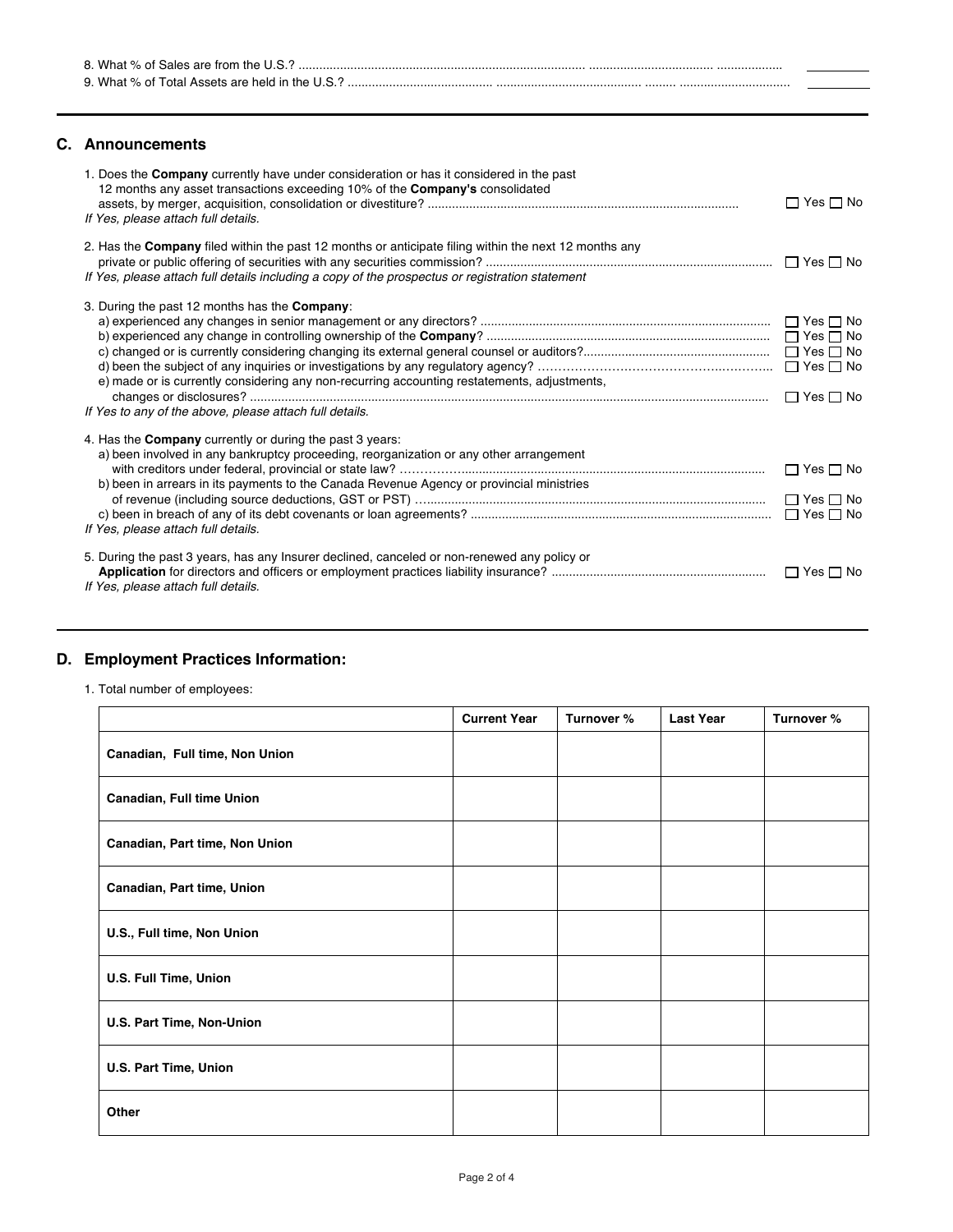| Total |  |  |
|-------|--|--|
|       |  |  |

**Please provide number of employees by Compensation range:** 

| <b>Total Annual</b><br>Compensation | Over \$250,000 | $$100,000 -$<br>\$250,000 | \$75,000 - \$100,00 | $$50,000 - $25,000$ | <b>Less than \$25,000</b> |
|-------------------------------------|----------------|---------------------------|---------------------|---------------------|---------------------------|
| Canada                              |                |                           |                     |                     |                           |
| U.S.                                |                |                           |                     |                     |                           |

|                                     | 2. What is the total number of employees located in each of the following states:                                                           |  |                      |
|-------------------------------------|---------------------------------------------------------------------------------------------------------------------------------------------|--|----------------------|
|                                     | California: ___________Texas: ______________New Jersey: _______________Michigan: _______________Florida: _____________Alabama: ____________ |  |                      |
|                                     |                                                                                                                                             |  |                      |
|                                     |                                                                                                                                             |  |                      |
|                                     |                                                                                                                                             |  |                      |
| If Yes, please attach full details. | 6. Have there been any layoffs or staff reductions in the past 12 months or any anticipated in the next 12 months? $\Box$ Yes $\Box$ No     |  |                      |
|                                     |                                                                                                                                             |  |                      |
|                                     |                                                                                                                                             |  |                      |
|                                     | 9. Does the Company have written policies and procedures on the following:                                                                  |  | $\Box$ Yes $\Box$ No |
|                                     |                                                                                                                                             |  |                      |
|                                     |                                                                                                                                             |  |                      |
|                                     |                                                                                                                                             |  |                      |
|                                     |                                                                                                                                             |  | $\Box$ Yes $\Box$ No |
|                                     |                                                                                                                                             |  |                      |

# **E. Past Litigation, Proceedings, Actions or Suits**

| 1. During the past three years, has any Claim, or notice of circumstances which could reasonably give rise to a claim,<br>If Yes, please attach full details.                                                                                                                        |                                                                                              |
|--------------------------------------------------------------------------------------------------------------------------------------------------------------------------------------------------------------------------------------------------------------------------------------|----------------------------------------------------------------------------------------------|
| 2. Has the <b>Company</b> or any of its directors or officers been involved in any of the following during the past 3 years:<br>If Yes to any of the above, please attach full details.                                                                                              | $\Box$ Yes $\Box$ No<br>$\Box$ Yes $\Box$ No<br>$\Box$ Yes $\Box$ No<br>$\Box$ Yes $\Box$ No |
| 3. Has there been, or are there now pending, any <b>Claims</b> against the <b>Company</b> or any past or present<br>directors, officers or employees of the <b>Company</b> :<br>If Yes, please attach full details.                                                                  | $\square$ Yes $\square$ No<br>$\Box$ Yes $\Box$ No                                           |
| 4. Is any <b>Insured</b> aware of any fact, circumstance or situation involving the <b>Company</b> , the directors<br>or officers of the <b>Company</b> which may give rise to a <b>Claim</b> under the policy to which this application will<br>If Yes, please attach full details. | Yes □ No                                                                                     |